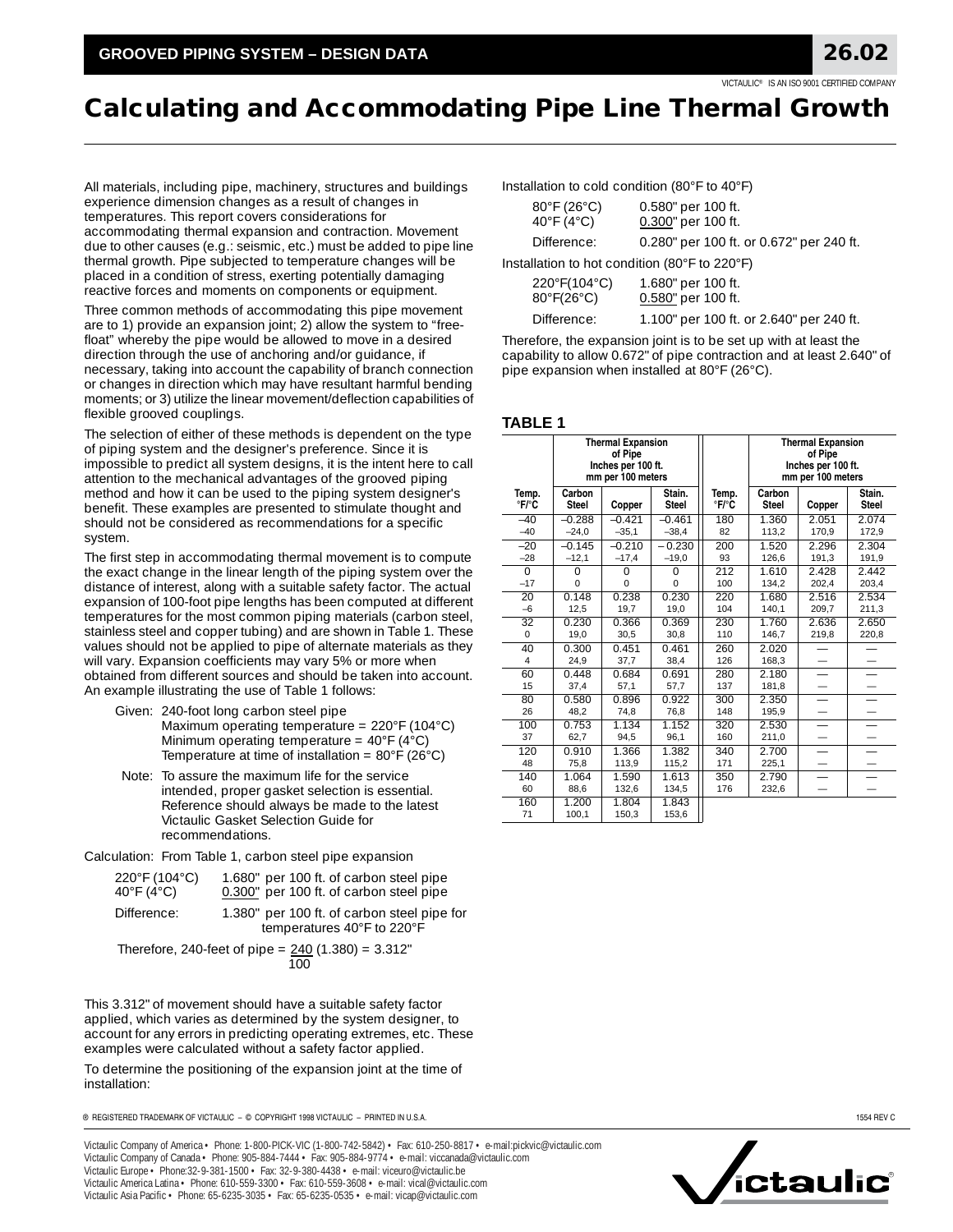# **ACCOMMODATING PIPE THERMAL GROWTH**

Victaulic offers the designer basic methods for accommodating pipe movement due to contraction and/or expansion.

- **1.** Victaulic Style 150 Mover® Expansion Joint
- **2.** Free-Floating System
- **3.** Victaulic flexible grooved couplings utilizing their linear movement and deflection capabilities.
- **4.** Expansion loops utilizing Victaulic flexible couplings and fittings.

These devices offer economical and attractive solutions to problems of thermal movements. The following sections provide product information and suggestions which show the mechanical advantages of the grooved piping method. **Since it is impossible to predict all system designs, it should be noted that these suggestions are not considered as recommendations for a specific system.**

### **1. Victaulic Style 150 Mover**® **Expansion Joint**

The Victaulic Style 150 Mover Expansion Joint is a slip-type expansion joint which can provide up to 3" (76 mm) axial movement, accommodating pipe expansion and/or contraction. (See 09.04)

As with all types of expansion joints, the designer should guard against damaging conditions for which these devices cannot accommodate, such as temperatures or pressures outside the product recommended range or motions which exceed the product's capability.

For proper operation of the expansion joint, the piping system should be divided into separate expansion/contraction sections with suitable supports, guides and anchors to direct axial pipe movement.

Anchors can be classified as main or intermediate for the purpose of force analysis. Main anchors are installed at terminal points, major branch connections, or changes of piping direction. The forces acting on a main anchor will be due to pressure thrust, velocity flow and friction of alignment guides and weight support devices.

Intermediate anchors are installed in long runs to divide them into smaller expanding sections to facilitate using less complex expansion joints. The force acting on the intermediate anchor is due to friction at guides, weight of supports or hangers, and the activation force required to compress or expand an expansion joint.

Pipe alignment guides are essential to ensure axial movement of the expansion joint. Whenever possible, the expansion joint should be located adjacent to an anchor within four (4) pipe diameters. The first and second alignment guides on the opposite side of the expansion joint should be located a maximum distance of four (4) and fourteen (14) pipe diameters, respectively. Additional intermediate guides may be required throughout the system for pipe alignment. If the expansion joint cannot be located adjacent to an anchor, install guides on both sides of the unit, as mentioned.

## **THE DATA PROVIDED IS INTENDED FOR USE AS AN AID TO QUALIFIED DESIGNERS WHEN PRODUCTS ARE INSTALLED IN ACCORDANCE WITH THE LATEST AVAILABLE VICTAULIC PRODUCT DATA.**

# **TABLE 2**

| RECOMMENDED PIPE ALIGNMENT GUIDE SPACING |                                                   |                                                           |                                                                    |  |  |  |
|------------------------------------------|---------------------------------------------------|-----------------------------------------------------------|--------------------------------------------------------------------|--|--|--|
|                                          | <b>Pipe Size</b>                                  | <b>Maximum</b>                                            | Approximate                                                        |  |  |  |
| Nominal<br><b>Diameter</b><br>Inches/mm  | Actual<br>Outside<br><b>Diameter</b><br>Inches/mm | <b>Distance</b><br>to 1st Guide<br>or Anchor<br>Inches/mm | <b>Distance</b><br><b>Between</b><br>1st to 2nd Guide<br>Inches/mm |  |  |  |
| 1                                        | 1.315                                             | 4"                                                        | $1' - 4"$                                                          |  |  |  |
| 25                                       | 33,7                                              | 101.6                                                     | 406,4                                                              |  |  |  |
| $1^{1}/_{4}$                             | 1.660                                             | 5"                                                        | $1' - 5''$                                                         |  |  |  |
| 32                                       | 42,4                                              | 127,0                                                     | 431,8                                                              |  |  |  |
| 11/2                                     | 1.900                                             | 6"                                                        | $1' - 9''$                                                         |  |  |  |
| 40                                       | 48,3                                              | 152,4                                                     | 533,4                                                              |  |  |  |
| $\overline{\mathcal{I}}$                 | 2.375                                             | 8"                                                        | $2' - 4"$                                                          |  |  |  |
| 50                                       | 60,3                                              | 203,2                                                     | 711,2                                                              |  |  |  |
| $2^{1/2}$                                | 2.875                                             | 10"                                                       | $2' - 11"$                                                         |  |  |  |
| 65                                       | 73,0                                              | 254,0                                                     | 889,0                                                              |  |  |  |
| $\overline{3}$                           | 3.500                                             | $1' - 0''$                                                | $3' - 6"$                                                          |  |  |  |
| 80                                       | 88,9                                              | 304,8                                                     | 1066,8                                                             |  |  |  |
| $3^{1/2}$                                | 4.000                                             | $1' - 2''$                                                | $4' - 1''$                                                         |  |  |  |
| 90                                       | 101,6                                             | 355,6                                                     | 1244,6                                                             |  |  |  |
| $\overline{4}$                           | 4.500                                             | $1' - 4"$                                                 | $4' - 8''$                                                         |  |  |  |
| 100                                      | 114,3                                             | 406,4                                                     | 1422,4                                                             |  |  |  |
| 5<br>125                                 | 5.563<br>141,3                                    | $1' - 8''$<br>508,0                                       | $5' - 8''$<br>1727,2                                               |  |  |  |
| 6                                        | 6.625                                             | $2' - 0''$                                                | $7' - 0''$                                                         |  |  |  |
| 150                                      | 168,3                                             | 609,6                                                     | 2133,6                                                             |  |  |  |
| $\overline{8}$                           | 8.625                                             | $2' - 8''$                                                | $9' - 4''$                                                         |  |  |  |
| 200                                      | 219,1                                             | 812,8                                                     | 2844,8                                                             |  |  |  |
| 10                                       | 10.750                                            | $3' - 4"$                                                 | $11' - 8''$                                                        |  |  |  |
| 250                                      | 273,0                                             | 1016,0                                                    | 3556,0                                                             |  |  |  |
| 12                                       | 12.750                                            | $4' - 0''$                                                | $14' - 0''$                                                        |  |  |  |
| 300                                      | 323,9                                             | 1219,2                                                    | 4267,2                                                             |  |  |  |
| 14                                       | 14.000                                            | $4' - 8''$                                                | $16' - 4"$                                                         |  |  |  |
| 350                                      | 355,6                                             | 1422,4                                                    | 4978,4                                                             |  |  |  |
| 16                                       | 16.000                                            | $5' - 4"$                                                 | $18' - 8''$                                                        |  |  |  |
| 400                                      | 406,4                                             | 1625,6                                                    | 5689,6                                                             |  |  |  |
| 18                                       | 18.000                                            | $6' - 0''$                                                | $21' - 0''$                                                        |  |  |  |
| 450                                      | 457,0                                             | 1828,8                                                    | 6400,8                                                             |  |  |  |
| 20                                       | 20.000                                            | $6' - 8"$                                                 | $23 - 4"$                                                          |  |  |  |
| 500                                      | 508,0                                             | 2032,0                                                    | 7112,0                                                             |  |  |  |
| 24<br>600                                | 24.000<br>610,0                                   | $8' - 0''$<br>2438,4                                      | $28' - 0''$<br>8534,4                                              |  |  |  |

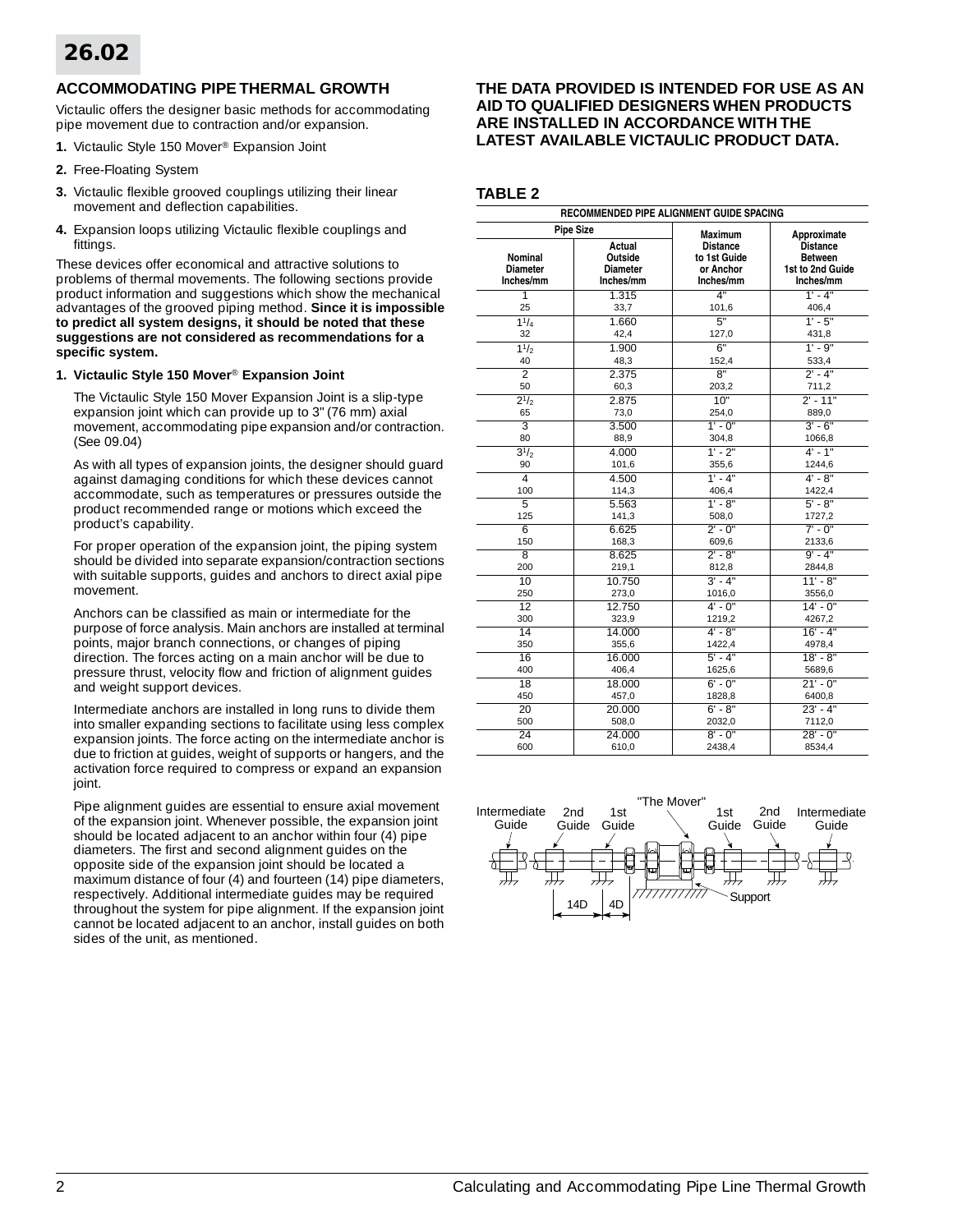In addition, where long length, low pressure applications may require few intermediate alignment guides, the pipe weight, including any liquid contents, must be adequately supported. Recommended spacings are shown in the Victaulic I-100 Pocket Handbook and in the Design Data Section 26.01 of the General Catalog.

Figure 1 illustrates a typical application of expansion joints, anchors, and guides.



When installed, the "Mover" can provide compensation for 3" (76 mm) of axial pipe movement. This movement may be set to compensate for pipe expansion, contraction, or some combination as directed by the system requirements. Additionally, the movement caused by installation at a temperature other than the minimum or maximum operating temperature should be accounted for by adjusting the expansion joint's installed length.

The activation forces required to fully compress Victaulic expansion joints are equivalent to the forces required to overcome approximately 15 psi (103 kPa) internal pressure. The forces required will be similar for both the Style 150 Mover Expansion Joint and Style 155 Expansion Joint and are tabulated in Table 3 according to size.

In pipe sizes where the Mover is not available, Victaulic offers our Style 155 Expansion Joints. Style 155 Expansion Joints are a combination of couplings and short nipples, joined in tandem to provide increased expansion. The nipples are precisely grooved to provide full linear allowance at each joint.

The standard units are prepared with Style 77 or Style 75 couplings and are assembled with nipples in the full open position for full expansion. Also standard units provide up to 1.88" (47.752 mm) (3/4 - 3"/20 - 80 mm sizes) or 1.75" (44.45 mm) (4 - 24"/100 - 600 mm sizes) of axial movement. Style 155 Expansion Joints with more or less axial movement capability are available simply by adding or removing coupling and nipple units. For contraction services, units are fully compressed. Where expansion and contraction allowances are needed, the spacing will be set proportionally to the installation temperature and the temperature extremes (according to customer specifications).

Victaulic Style 155 Expansion Joints may be used as flexible connectors; **however**, they will not simultaneously provide full expansion and full deflection. Expansion Joints installed horizontally require independent support to prevent deflection which will reduce the available expansion.

### **TABLE 3**

| <b>Pipe Size</b>                        |                                                   |                                      |  |
|-----------------------------------------|---------------------------------------------------|--------------------------------------|--|
| Nominal<br><b>Diameter</b><br>Inches/mm | Actual<br>Outside<br><b>Diameter</b><br>Inches/mm | <b>Activation Force</b><br>Lbs.<br>N |  |
| 1                                       | 1.315                                             | 20                                   |  |
| 25                                      | 33,7                                              | 89                                   |  |
| $\frac{11}{2}$                          | 1.900                                             | 45                                   |  |
| 40                                      | 48,3                                              | 200                                  |  |
| $\overline{2}$                          | 2.375                                             | 70                                   |  |
| 50                                      | 60,3                                              | 312                                  |  |
| $\overline{3}$                          | 3.500                                             | 145                                  |  |
| 80                                      | 88,9                                              | 645                                  |  |
| 4                                       | 4.500                                             | 240                                  |  |
| 100                                     | 114,3                                             | 1068                                 |  |
| $\overline{6}$                          | 6.625                                             | 520                                  |  |
| 150                                     | 168,3                                             | 2314                                 |  |
| 8                                       | 8.625                                             | 880                                  |  |
| 200                                     | 219,1                                             | 3916                                 |  |
| 10                                      | 10.750                                            | 1365                                 |  |
| 250                                     | 273,0                                             | 6074                                 |  |
| 12                                      | 12.750                                            | 1915                                 |  |
| 300                                     | 323,9                                             | 8522                                 |  |
| 14                                      | 14.000                                            | 2310                                 |  |
| 350                                     | 355,6                                             | 10280                                |  |
| 16                                      | 16.000                                            | 3015                                 |  |
| 400                                     | 406,4                                             | 13417                                |  |
| 18                                      | 18.000                                            | 3820                                 |  |
| 450                                     | 457,0                                             | 16999                                |  |
| 20                                      | 20.000                                            | 4715                                 |  |
| 500                                     | 508,0                                             | 20982                                |  |
| 24                                      | 24.000                                            | 6785                                 |  |
| 600                                     | 610,0                                             | 30193                                |  |

## **2. Free-Floating System**

Free-floating systems are piping systems which are allowed to thermally expand/contract without the use of expansion joints, provided that this movement does not cause bending moment stresses at branch connections, or is not harmful to joints and changes in direction, or to parts of structures or other equipment. This can be accomplished by randomly installing joints or, if desired, by installing guides to control the direction of movement. The effects of pressure thrusts must be taken into account when utilizing flexible grooved couplings as the pipe will be moved to the full extent of the available pipe end gaps when allowed to float.



Ensure that branch connections and offsets are sufficiently long so that the maximum angular deflection of the coupling (shown in Performance Data for each coupling style) is never exceeded and that it can accommodate the anticipated total movement of the pipes. Otherwise, anchor the system and direct movements. Also ensure that adjacent pipes can move freely to provide anticipated movements.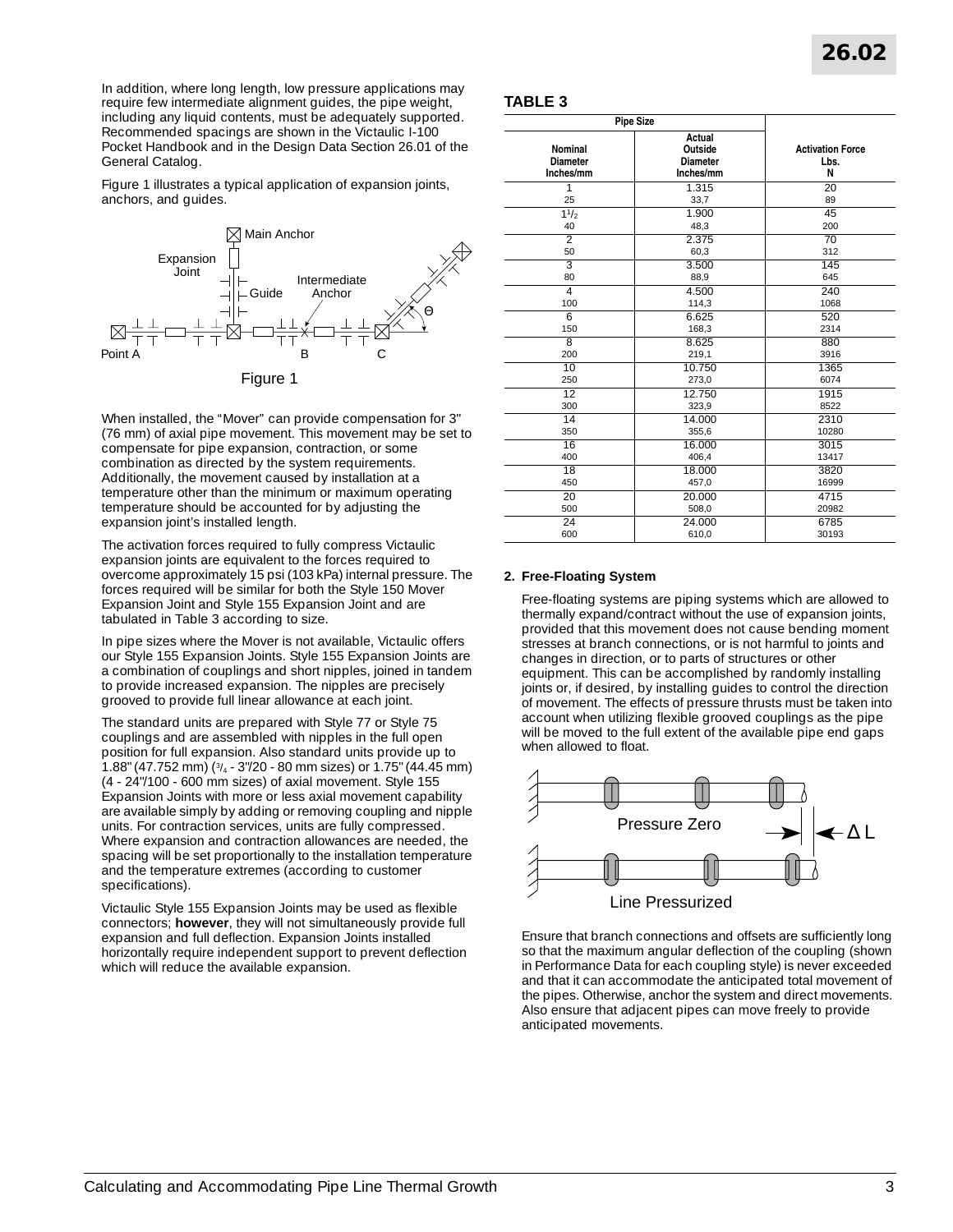# **26.02**



#### **3. Victaulic Flexible Grooved Couplings Utilizing Their Linear Movement and Deflection Capabilities.**

When designing piping joined with flexible mechanical grooved type couplings, it is necessary to give consideration to certain characteristics of these couplings. These characteristics distinguish flexible groove type couplings from other types and methods of pipe joining. When this is understood, the designer can utilize the many advantages that these couplings provide.

Linear movement available at flexible grooved pipe joints is published under performance data for each Victaulic coupling style. These values are MAXIMUMS. For design and illustration purposes, these figures should be reduced by the following factors to allow for pipe groove tolerances.



LINEAR MOVEMENT TOLERANCE

 $3/4$  -  $3/2$ " (20 - 90 mm) – Reduce published figures by 50% 4" (100 mm) and larger – Reduce published figures by 25% Standard roll grooved pipe will provide one-half the expansion/contraction or deflection capabilities of the same size standard cut groove pipe.

Where full linear movement is required, the Victaulic Style 155 Expansion Joint can be used with special, precisely grooved nipples. Refer to Section 09.05 for additional information.

Angular deflection available at flexible grooved pipe joints is published under Performance Data for each Victaulic coupling style. These values are MAXIMUMS. For design and illustration purposes, these figures should be reduced by the following factors to allow for pipe grooving tolerances.

Θ = Maximum angular deflection between center lines as shown under Performance Data.



ANGULAR MOVEMENT TOLERANCE

 $3/4$  -  $3/2$ " (20 - 90 mm) – Reduce published figures by 50% 4" (100 mm) and larger – Reduce published figures by 25% Standard cut grooved pipe will provide double the expansion/contraction or deflection capabilities of the same size standard roll groove pipe.

The angular deflection available at a Victaulic flexible grooved pipe joint is useful in simplifying and speeding installation.



- Y = Misalignment (Inches)
- G = Maximum Allowable Pipe End Movement (Inches) as shown under performance data (published value to be reduced by Design Tolerance).
- Θ = Maximum Deflection (Degrees) from Center Line as shown under performance data (published value to be reduced by Design Tolerance).
- D = Pipe Outside Diameter (Inches)
- $L =$  Pipe Length (Inches)

**NOTE:** Joints which are fully deflected can no longer provide linear movement. Partially deflected joints will provide some portion of linear movement.

Flexible grooved type couplings allow angular flexibility and rotational movement to take place at joints. These features provide advantages in installing and engineering piping systems, but must be considered when determining hanger and support spacing.



As illustrated above, it is obvious that this system would require further hangers (or use of Zero-Flex® rigid couplings) to eliminate the drooping of the pipes that would occur. Hanger positions must be considered in relation to the angular and rotational movement that will occur at joints.

Flexible couplings allow linear movement, therefore, consideration must be given to pressure thrusts which would allow the pipe ends to move to the maximum extent allowed by the coupling, which would accumulate at the end of the system, if the joints had been installed butted or only partially opened when pressurized.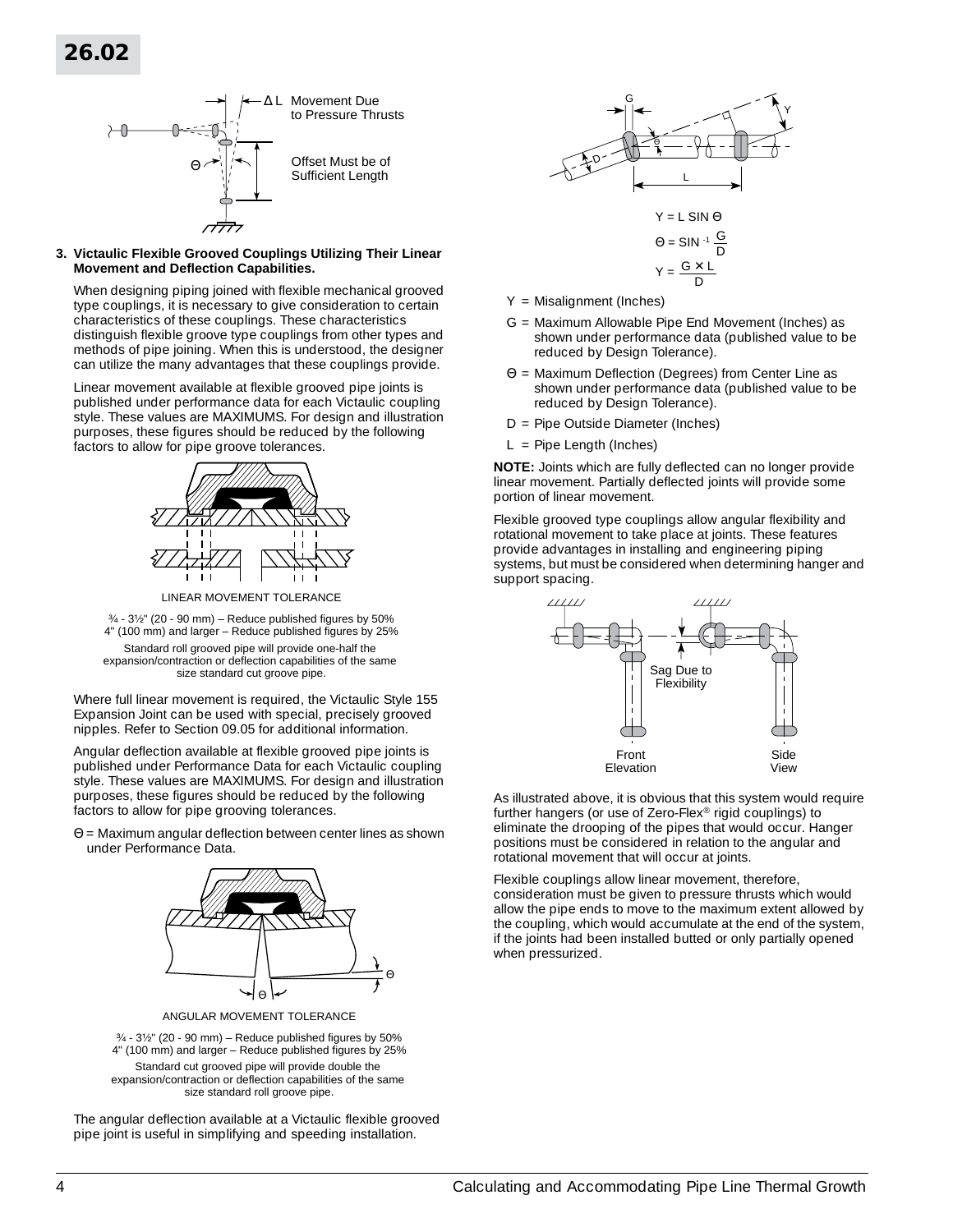

Offsets have to be capable of deflecting sufficiently to prevent harmful bending moments which would be induced at the joints of the offset. Note, if the pipes were to expand due to thermal changes, then further growth of the pipes would also take place at the ends.

Angular deflection at butted or fully spaced joints is not possible unless the ends of the pipes can shorten and grow as required.



Unrestrained deflected joints will straighten up under the action of axial pressure thrusts or other forces acting to pull pipes apart. If joints are to be maintained deflected, then lines must be anchored to restrain pressure thrusts and end pull forces, otherwise sufficient lateral force must be exerted to keep joint deflected.



Lateral forces (F) will always act on deflected joints due to internal pressure. A fully deflected joint will no longer be capable of providing the full linear movement normally available at the joint.



The grooved piping method will not allow both maximum linear movement and maximum angular movement simultaneously at the same joint. If both are expected simultaneously, systems should be designed with sufficient joints to accommodate both, including allowance for recommended tolerances.

For anchored systems, where pressure thrusts do not act to hold the joints in tension, or in systems where the joints have been intentionally deflected (e.g., curves), provide lateral restraint to prevent movement of the pipes due to pressure thrusts acting at deflections. Lightweight hangers are not adequate in preventing sideways movement of pipes. It should be anticipated that small deflections will occur in all straight lines and side thrusts will be exerted on the joints.



Flexible couplings do not automatically provide for expansion or contraction of piping. Always consider best setting for pipe end gaps. In anchored systems, gaps must be set to handle combinations of expansion and contraction. In free floating systems, offsets of sufficient length must be used to accommodate movement without over-deflecting joints.



PARTIALLY GAPPED Expansion and Contraction

Ensure anchorage and support is adequate. Use anchors to direct movement away from or to protect critical changes in direction, branch connections and structure. Spacing and types of supports should be considered in accommodating anticipated pipe movements. (Refer to the Victaulic I-100 Pocket Handbook or Section 26.01 of the General Catalog for suggested hanger spacing.)



Movement in piping systems due to thermal changes can be accommodated with the grooved piping method. Sufficient flexible joints must be available to accommodate anticipated movement, including Movement Tolerance. If anticipated movement will be greater than provided by the total number of joints in the system, additional expansion in the form of a Victaulic Style 150 Mover or Style 155 Expansion Joint should be used (Refer to Section 09.04 or 09.05).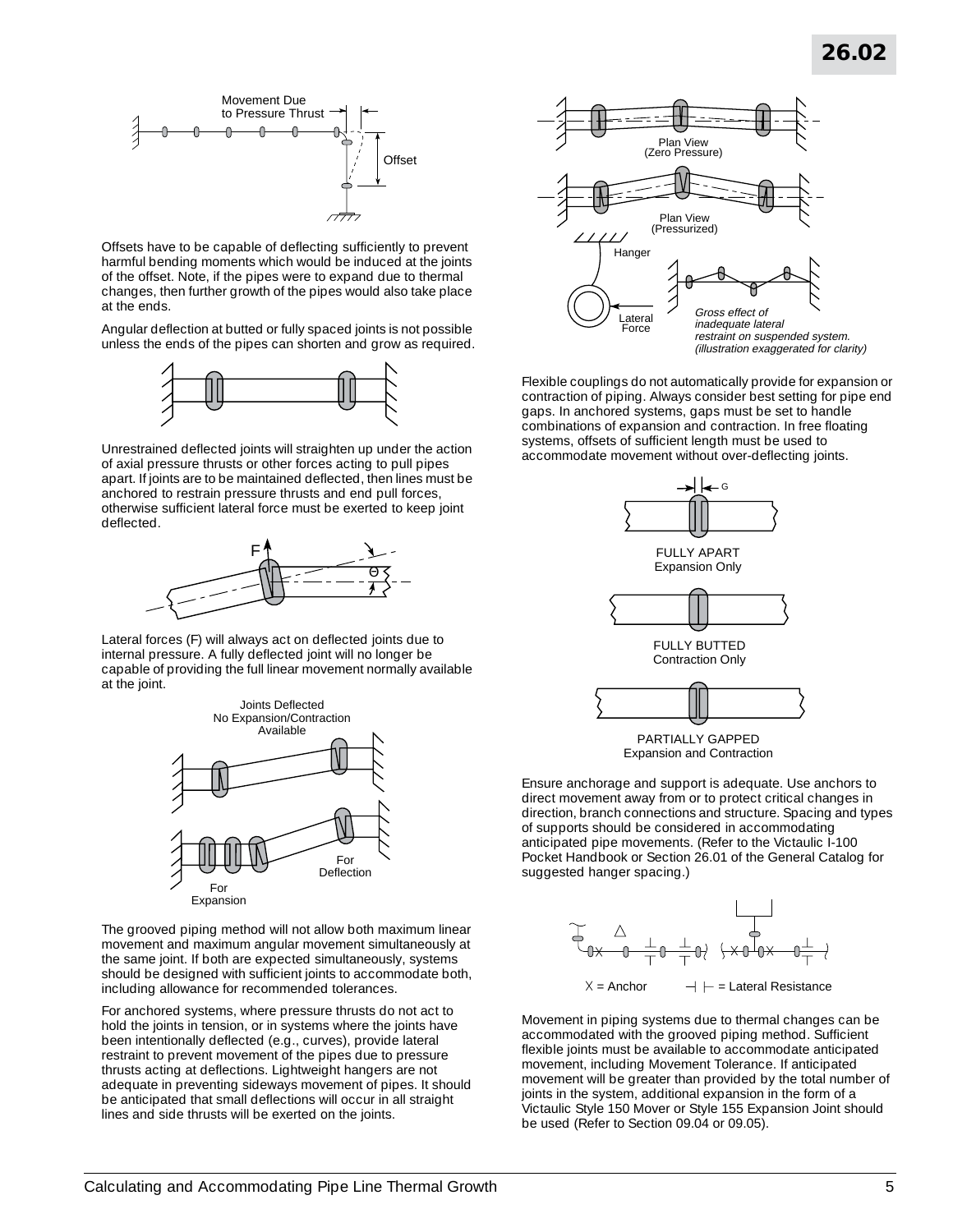$$
\text{for all } \alpha \in \mathbb{R}^+ \text{ and } \alpha \in \mathbb{R}^+ \text{ for all } \alpha \in \mathbb{R}^+ \text{ and } \alpha \in \mathbb{R}^+ \text{ for all } \alpha \in \mathbb{R}^+ \text{ for all } \alpha \in \mathbb{R}^+ \text{ for all } \alpha \in \mathbb{R}^+ \text{ for all } \alpha \in \mathbb{R}^+ \text{ for all } \alpha \in \mathbb{R}^+ \text{ for all } \alpha \in \mathbb{R}^+ \text{ for all } \alpha \in \mathbb{R}^+ \text{ for all } \alpha \in \mathbb{R}^+ \text{ for all } \alpha \in \mathbb{R}^+ \text{ for all } \alpha \in \mathbb{R}^+ \text{ for all } \alpha \in \mathbb{R}^+ \text{ for all } \alpha \in \mathbb{R}^+ \text{ for all } \alpha \in \mathbb{R}^+ \text{ for all } \alpha \in \mathbb{R}^+ \text{ for all } \alpha \in \mathbb{R}^+ \text{ for all } \alpha \in \mathbb{R}^+ \text{ for all } \alpha \in \mathbb{R}^+ \text{ for all } \alpha \in \mathbb{R}^+ \text{ for all } \alpha \in \mathbb{R}^+ \text{ for all } \alpha \in \mathbb{R}^+ \text{ for all } \alpha \in \mathbb{R}^+ \text{ for all } \alpha \in \mathbb{R}^+ \text{ for all } \alpha \in \mathbb{R}^+ \text{ for all } \alpha \in \mathbb{R}^+ \text{ for all } \alpha \in \mathbb{R}^+ \text{ for all } \alpha \in \mathbb{R}^+ \text{ for all } \alpha \in \mathbb{R}^+ \text{ for all } \alpha \in \mathbb{R}^+ \text{ for all } \alpha \in \mathbb{R}^+ \text{ for all } \alpha \in \mathbb{R}^+ \text{ for all } \alpha \in \mathbb{R}^+ \text{ for all } \alpha \in \mathbb{R}^+ \text{ for all } \alpha \in \mathbb{R}^+ \text{ for all } \alpha \in \mathbb{R}^+ \text{ for all } \alpha \in \mathbb{R}^+ \text{ for all } \alpha \in \mathbb{R}^+ \text{ for all } \alpha \in \mathbb{R}^+ \text{ for all } \alpha \in \mathbb{R}^+ \text{ for all }
$$

#### Example 1

**EXAMPLE:** 400-foot (122 m) long, straight piping system; 6" (150 mm); 20-foot (6 m) random lengths; installed at 60° F (+16°C) (also lowest operating temperature); maximum operating temperature of 180° F (+82°C). Standard expansion tables show this system will give 3.7" (94 mm) total anticipated movement. (Refer to Section 26.02).

| 20              | Joints between anchor points            |
|-----------------|-----------------------------------------|
| $X \frac{1}{4}$ | Movement per coupling                   |
|                 | (cut grooved Style 77 Performance Data) |
| 5"              | Available Movement                      |
| $-25%$          | Movement Tolerance                      |
| 3.75"           |                                         |
|                 |                                         |

In the above example, Style 07 Zero-Flex Rigid Couplings could have been used and the expansion and/or contraction requirement be made up with additional flexible couplings and/ or Style 150, 155 Expansion Joints as needed.

#### **4. Expansion Loops Utilizing Victaulic Flexible Couplings and Fittings**

Victaulic offers the designer the advantage of using Victaulic flexible couplings and fittings in expansion loops without inducing stresses in the pipes, elbows or joints. The deflection capability of flexible couplings allows for thermal growth/ contraction to be absorbed within the couplings at the elbows as the thermal forces induce deflection. Also, it is important that rigid couplings (Victaulic Style 07, HP-70) are not used on expansion loops as these couplings are not designed to accommodate angular deflection.

A total of eight (8) Victaulic flexible couplings, four (4) Victaulic grooved 90° elbows and three (3) pipe spools are required to complete each expansion loop. Their orientation is as shown in Figure A. As system temperatures lower and the pipe run contracts (see Figure B), the loop expands and the deflection capability of the couplings accommodate this movement. As system temperatures increase (see Figure C), the opposite effect occurs as the pipe run expands and the loop contracts with the couplings accommodating the deflection in the opposite direction.





The amount of thermal expansion/contraction, ∆X, should be determined by the system designer based on the length of pipe run between anchors and the anticipated temperatures change from the installation temperature (see Table 1 for details). The angular deflection available at each coupling is a design characteristic inherent to the coupling size and style and the type of groove (cut or roll grooved). The length of the perpendicular branches of the loop (Dimension A) is determined by the amount of expected pipeline expansion/ contraction (∆X) and the deflection available per joint. Dimension A should be the same on both sides of the loop. The length of the parallel branch of the expansion loop (Dimension B) is determined by ∆X, and it must be sufficiently long enough to prevent the elbows at the pipe run from butting during thermal expansion. It is recommended that Dimension B be at least 2" (50,8 mm) larger than ∆X.

The designer can use Figures D and E titled "Expansion Loop Design Utilizing Victaulic Flexible Couplings and Fittings" to aid in the design of expansion. These loops incorporate all of the design information for each size Victaulic Flexible Coupling including the angular movement tolerance as shown in Section 3. The nominal pipe size and either the design thermal expansion (∆X) or the length of perpendicular branches (A) must be known and the other can be determined. It is essential for a properly functioning expansion loop that it be installed without any coupling deflection and that the pipeline be properly anchored and guided. Whenever possible, the expansion loop should be located adjacent to an anchor within four (4) pipe diameters. The first and second alignment guides on the opposite side of the expansion loop should be located a maximum distance of four (4) and fourteen (14) pipe diameters, respectively. Additional intermediate guides may be required throughout the system for pipe alignment. If the expansion loop cannot be located adjacent to an anchor, install guides on both sides of the unit, as mentioned.

**Example:** Using the parameters established in the previous section's example problem, 6" (150 mm) nominal pipe size and 3.75" (95,2 mm) of total anticipated movement, refer to Figures D and E to determine the length of perpendicular loop branches for both cut and roll groove pipe.

 $\Delta X = 3.75$ " (95,2 mm) Nominal Pipe Size = 6" (150 mm)

For Cut Groove Pipe (Figure D) A = 2.7 Ft. (0,82 m) Minimum

For Roll Groove Pipe (Figure E)  $A = 5.4$  Ft. (1,65 m) Minimum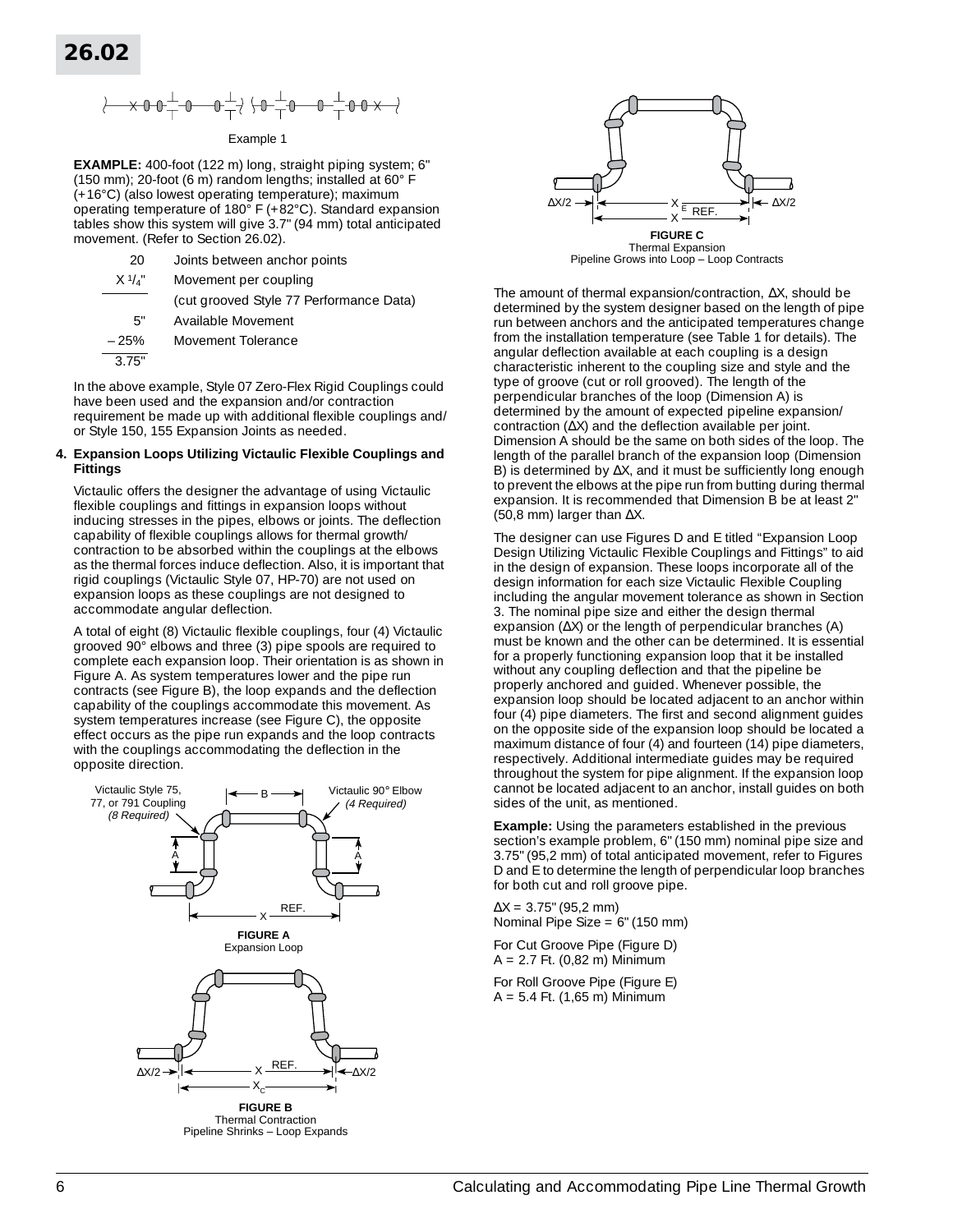# **FIGURE D EXPANSION LOOP DESIGN UTILIZING VICTAULIC FLEXIBLE COUPLINGS AND FITTINGS\* VICTAULIC CUT GROOVED PIPE**